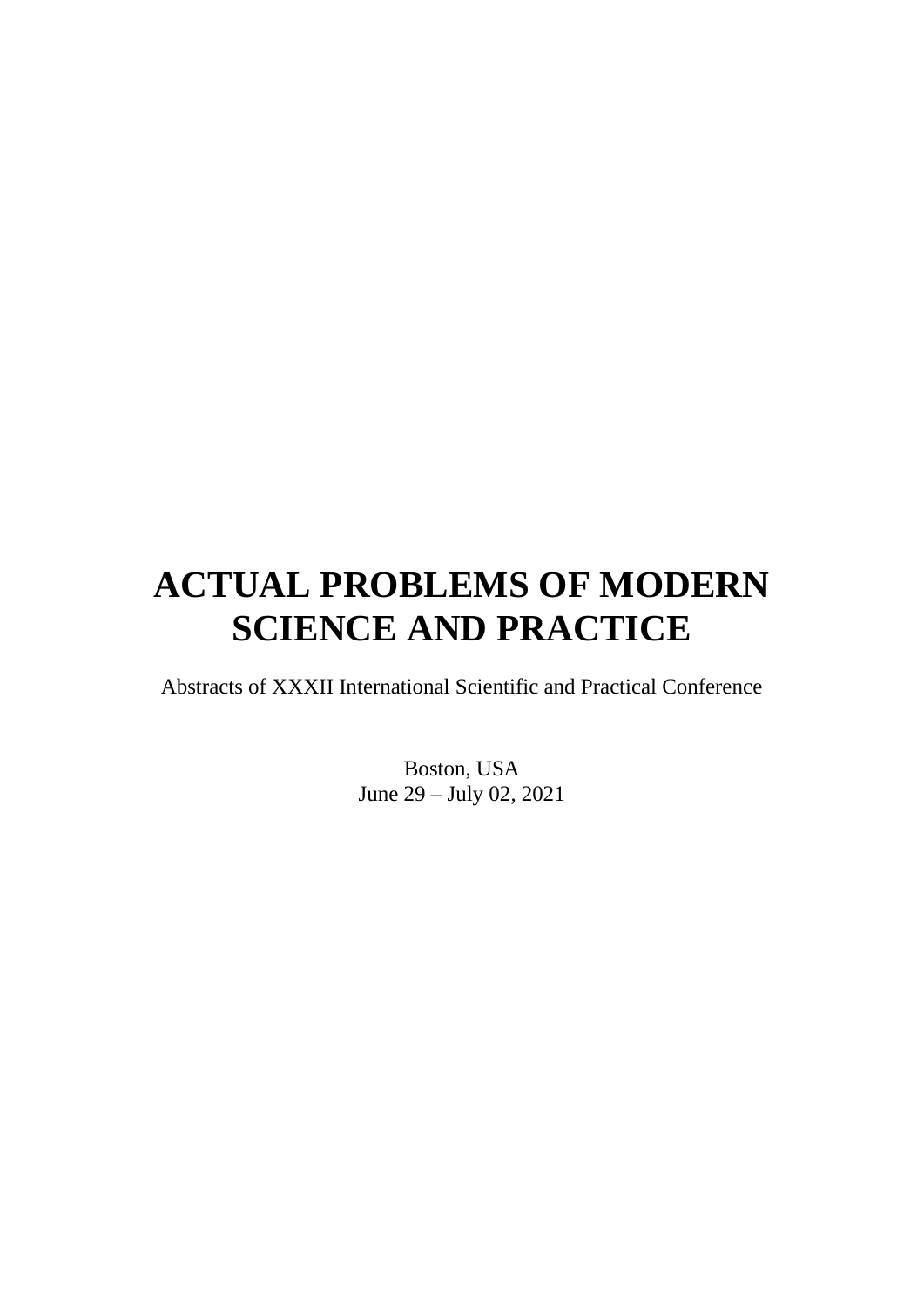#### Library of Congress Cataloging-in-Publication Data

# UDC 01.1

The XXXII International Science Conference «Actual problems of modern science and practice», June 29 – July 02, 2021, Boston, USA. 317 p.

# ISBN - 978-1-63848-655-8 DOI - 10.46299/ISG.2021.I.XXXII

## EDITORIAL BOARD

| Pluzhnik Elena          | Professor of the Department of Criminal Law and Criminology<br>Odessa State University of Internal Affairs Candidate of Law,<br><b>Associate Professor</b>                                                                                                                                                       |
|-------------------------|------------------------------------------------------------------------------------------------------------------------------------------------------------------------------------------------------------------------------------------------------------------------------------------------------------------|
| Liubchych Anna          | Scientific and Research Institute of Providing Legal Framework for<br>the Innovative Development National Academy of Law Sciences of<br>Ukraine, Kharkiv, Ukraine, Scientific secretary of Institute                                                                                                             |
| Liudmyla Polyvana       | Department of Accounting and Auditing Kharkiv<br>National Technical University of Agriculture named after Petr<br>Vasilenko, Ukraine                                                                                                                                                                             |
| Mushenyk Iryna          | Candidate of Economic Sciences, Associate Professor of<br>Mathematical Disciplines, Informatics and Modeling. Podolsk State<br><b>Agrarian Technical University</b>                                                                                                                                              |
| Oleksandra Kovalevska   | Dnipropetrovsk State University of Internal Affairs<br>Dnipro, Ukraine                                                                                                                                                                                                                                           |
| Prudka Liudmyla         | Odessa State University of Internal Affairs,<br>Associate Professor of Criminology and Psychology Department                                                                                                                                                                                                     |
| Slabkyi Hennadii        | Doctor of Medical Sciences, Head of the Department of Health<br>Sciences, Uzhhorod National University.                                                                                                                                                                                                          |
| <b>Marchenko Dmytro</b> | Ph.D. in Machine Friction and Wear (Tribology), Associate<br>Professor of Department of Tractors and Agricultural Machines,<br>Maintenance and Servicing, Lecturer, Deputy dean on academic<br>affairs of Engineering and Energy Faculty of Mykolayiv National<br>Agrarian University (MNAU), Mykolayiv, Ukraine |
| Harchenko Roman         | Candidate of Technical Sciences, specialty 05.22.20 - operation and<br>repair of vehicles.                                                                                                                                                                                                                       |
| Belei Svitlana          | Ph.D. (Economics), specialty: 08.00.04 "Economics and<br>management of enterprises (by type of economic activity)"                                                                                                                                                                                               |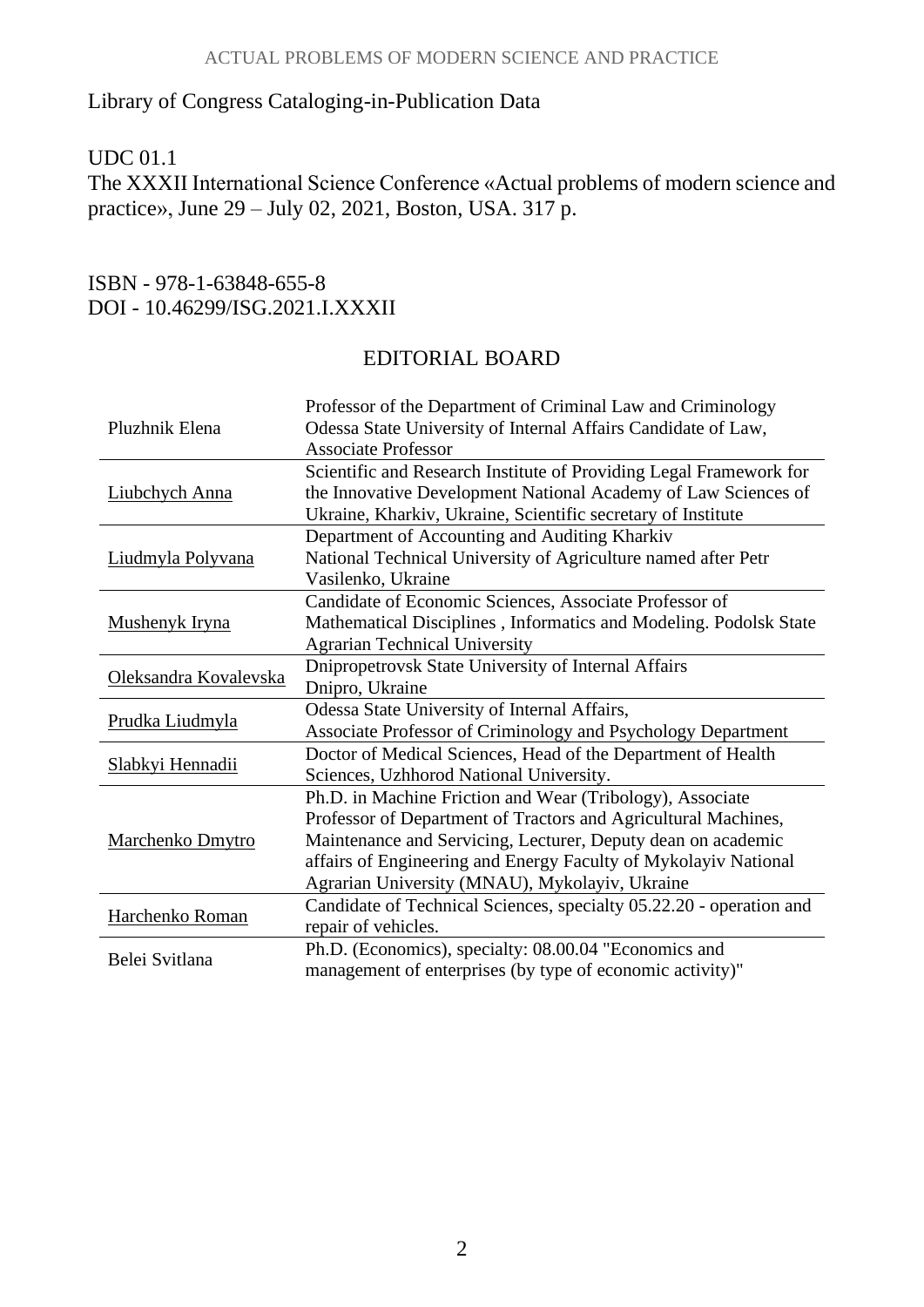#### ACTUAL PROBLEMS OF MODERN SCIENCE AND PRACTICE

# TABLE OF CONTENTS

| <b>ADVERTISING</b> |                                                                                                                              |    |  |
|--------------------|------------------------------------------------------------------------------------------------------------------------------|----|--|
| 1.                 | Khmiliarchuk O., Chepurna K., Polishuchuk M.                                                                                 | 11 |  |
|                    | WEDDING ATTRIBUTES AS A KIND POLYGRAPH<br><b>ADVERTISING</b>                                                                 |    |  |
|                    | <b>AGRICULTURAL SCIENCES</b>                                                                                                 |    |  |
| 2.                 | Литвин Н.А., Руденко О.П.                                                                                                    | 17 |  |
|                    | ВИКОРИСТАННЯ АЛЬТЕРНАТИВНИХ ДЖЕРЕЛ ЕНЕРГІЇ<br>ЛЬВІВЩИНИ                                                                      |    |  |
| 3.                 | Пожарицкий А.Ф., Песарогло А.Г., Бельдий М.Г.                                                                                | 20 |  |
|                    | ВЛИЯНИЕ ФЕНИЛАЛАНИНА И ГАЛЛОВОЙ КИСЛОТЫ НА<br>ПРОРАСТАНИЕ СЕМЯН НЕКОТОРЫХ<br>СЕЛЬСКОХОЗЯЙСТВЕННЫХ КУЛЬТУР                    |    |  |
| 4.                 | Руденко О.П., Малащук О.О.                                                                                                   | 22 |  |
|                    | ОЦІНКА СТАНУ ВОД ПІВДЕННОГО БУГУ У МЕЖАХ<br>ХМЕЛЬНИЦЬКОЇ ОБЛАСТІ                                                             |    |  |
|                    | <b>BIOLOGICAL SCIENCES</b>                                                                                                   |    |  |
| 5.                 | Domska V., Pet'ko L.                                                                                                         | 25 |  |
|                    | <b>MASSACHUSETTS STATE BERRY: CRANBERRY</b>                                                                                  |    |  |
| 6.                 | Porokhnitska A., Pet'ko L., Turchynova G.                                                                                    | 39 |  |
|                    | OSCARS BEST ACTRESS WINNER JULIE ANDREWS AND A<br><b>BEAUTIFUL ROSE NAMED AFTER HER</b>                                      |    |  |
| 7.                 | Yorkina N., Cherniak Y.                                                                                                      | 54 |  |
|                    | TYPES OF ECOLOGOCAL MONITORING OF THE STATE OF<br>URBAN ECOSYSTEM UNDER CONDITIONS OF INCREASED<br><b>ANTHROPOGENIC LOAD</b> |    |  |
| 8.                 | Годун Н.І., Миздренко О.М.                                                                                                   | 58 |  |
|                    | ДОНОЗОЛОГІЧНІ ПОРУШЕННЯ НЕРВОВОЇ ТА<br>СОМАТИЧНИХ СИСТЕМ У ШКОЛЯРІВ ЯК НАСЛІДОК<br>ВПЛИВУ СУЧАСНИХ ІНФОРМАЦІЙНИХ ТЕХНОЛОГІЙ  |    |  |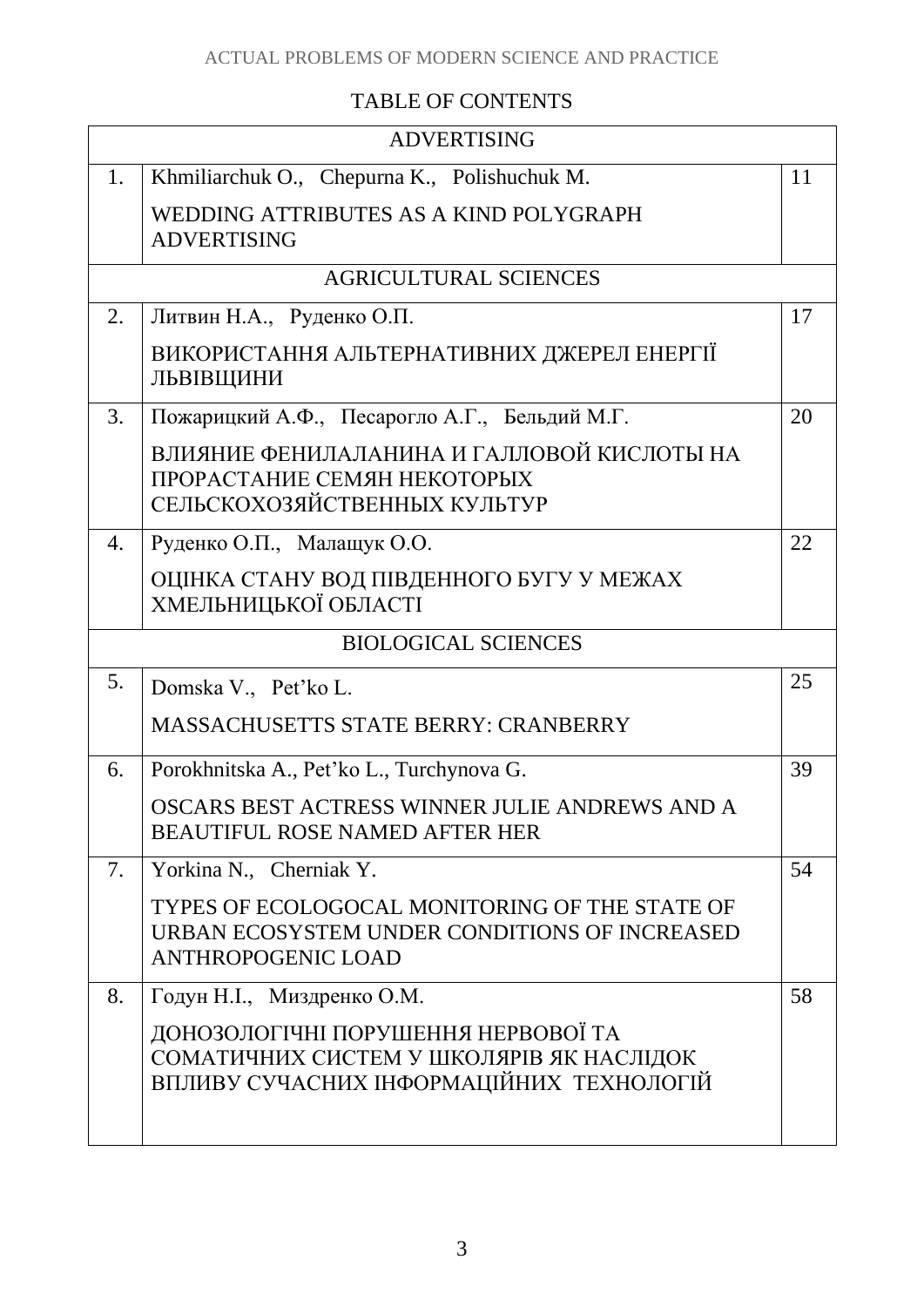| 66<br>ЛОКАЛИЗОВАННЫЙ МЕХАНИЗМ РЕГУЛЯЦИИ ФОРМЫ<br>69<br>74                                  |
|--------------------------------------------------------------------------------------------|
|                                                                                            |
|                                                                                            |
|                                                                                            |
|                                                                                            |
|                                                                                            |
|                                                                                            |
|                                                                                            |
| 78                                                                                         |
|                                                                                            |
| 80                                                                                         |
|                                                                                            |
| 83                                                                                         |
|                                                                                            |
| 86                                                                                         |
|                                                                                            |
| 90                                                                                         |
|                                                                                            |
| 98                                                                                         |
| АСПЕКТИ НОРМАТИВНО-ПРАВОВОГО РЕГУЛЮВАННЯ<br>ВІТЧИЗНЯНИМИ ТА МІЖНАРОДНИМИ СТАНДАРТАМИ       |
| СУЧАСНИЙ СТАН ВІТЧИЗНЯНОЇ СТАРТАП-ІНДУСТРІЇ<br>УДОСКОНАЛЕННЯ ОРГАНІЗАЦІЇ АНАЛІЗУ ТА АУДИТУ |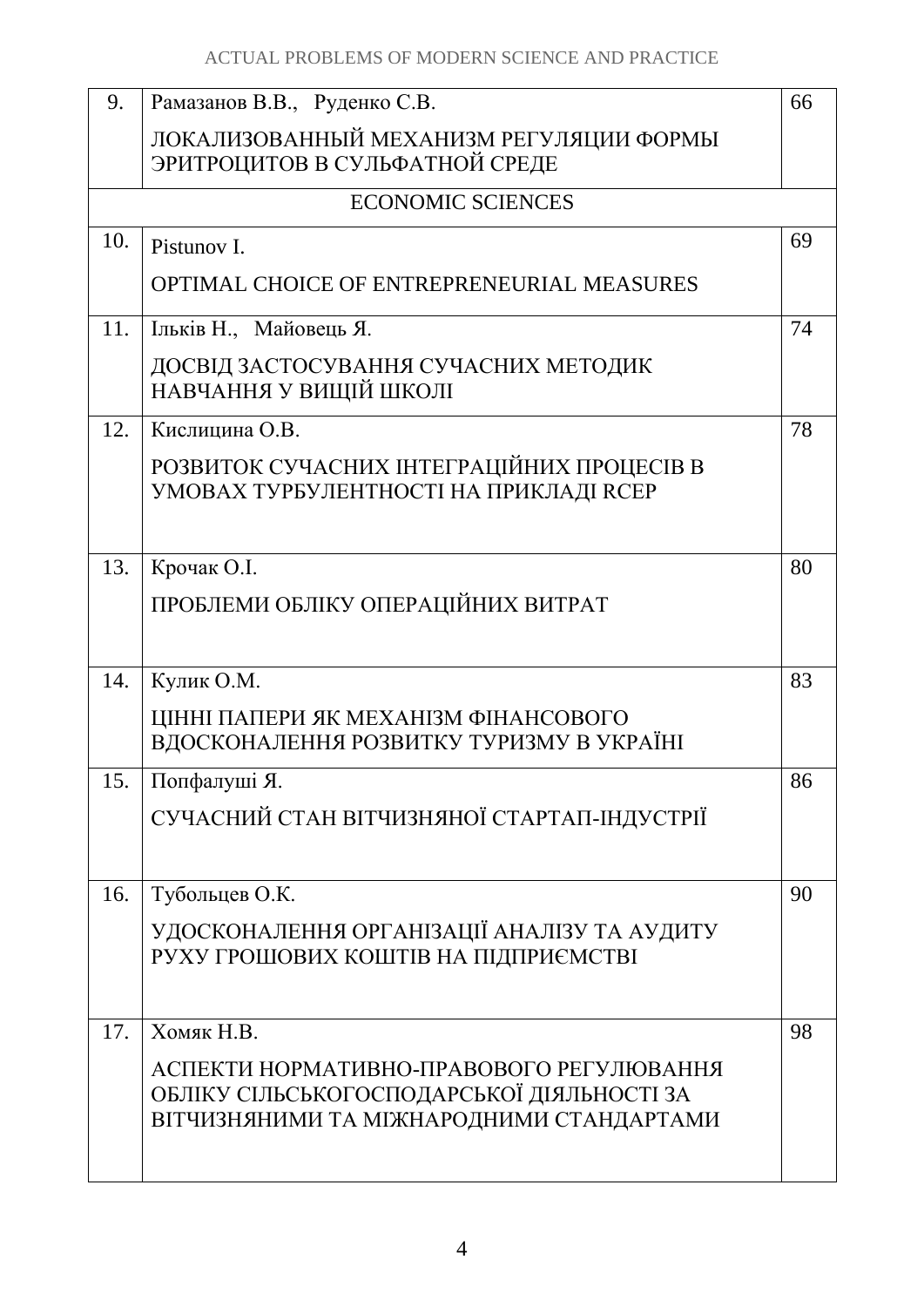| <b>LEGAL SCIENCES</b> |                                                                                                                                                                                                                            |     |
|-----------------------|----------------------------------------------------------------------------------------------------------------------------------------------------------------------------------------------------------------------------|-----|
| 18.                   | Гаврюшенко О.В.                                                                                                                                                                                                            | 101 |
|                       | КОЛІЗІЯ ЗАКОНОДАВСТВА В МУЗЕЙНІЙ СФЕРІ -<br>ПОСТАНОВА КАБІНЕТУ МІНІСТРІВ УКРАЇНИ ВІД 22 СІЧНЯ<br>2005 P. N 82 «ПРО РЕАЛІЗАЦІЮ ОКРЕМИХ ПОЛОЖЕНЬ<br>ЧАСТИНИ ДРУГОЇ СТАТТІ 28 ЗАКОНУ УКРАЇНИ "ПРО МУЗЕЇ<br>ТА МУЗЕЙНУ СПРАВУ" |     |
| 19.                   | Маник А.З., Порушник М.І.                                                                                                                                                                                                  | 106 |
|                       | ВПЛИВ РІШЕНЬ ЄВРОПЕЙСЬКОГО СУДУ З ПРАВ ЛЮДИНИ<br>НА РОЗВИОК ПРАВА ПРАВ ЛЮДИНИ                                                                                                                                              |     |
| 20.                   | Матвійчук В.К.                                                                                                                                                                                                             | 111 |
|                       | ТЕОРЕТИЧНІ ТА ПРАКТИЧНІ ПРОБЛЕМИ КВАЛІФІКАЦІЇ<br>ДІЯНЬ ЗА ОЗНАКОЮ МІСЦЯ ВЧИНЕННЯ КРИМІНАЛЬНОГО<br>ПРАВОПОРУШЕННЯ                                                                                                           |     |
| 21.                   | Матвійчук О.В.                                                                                                                                                                                                             | 122 |
|                       | ЧАС, ЯК ОБ'ЄКТИВНА УМОВА ВЧИНЕННЯ<br>КРИМІНАЛЬНОГО ПРАВОПОРУШЕННЯ, ПЕРЕДБАЧЕНОГО<br>ЧЧ.1 ТА 2 СТ. 397 КК УКРАЇНИ (У ПЕРШІЙ ФОРМІ ЙОГО<br>ПРОЯВУ)                                                                           |     |
| 22.                   | Мисливий В.А.                                                                                                                                                                                                              | 130 |
|                       | БЕЗПІЛОТНИЙ АВТОТРАНСПОРТ І «ДИЛЕМА ВАГОНЕТКИ»:<br>ДЕЛІКТНИЙ АСПЕКТ                                                                                                                                                        |     |
| 23.                   | Сидоренко А.С.                                                                                                                                                                                                             | 133 |
|                       | ПРОБЛЕМНІ АСПЕКТИ ОХОРОНИ ПРАЦІ МЕДИЧНИХ<br>ПРАЦІВНИКІВ                                                                                                                                                                    |     |
| 24.                   | Харь І.О.                                                                                                                                                                                                                  | 136 |
|                       | СУБ'ЄКТ КРИМІНАЛЬНОГО ПРАВОПОРУШЕННЯ,<br>ПЕРЕДБАЧЕНИЙ СТ. 182 КК УКРАЇНИ                                                                                                                                                   |     |
| MANAGEMENT, MARKETING |                                                                                                                                                                                                                            |     |
| 25.                   | Гой Н.                                                                                                                                                                                                                     | 143 |
|                       | ОСОБЛИВОСТІ СТРАТЕГІЧНОГО ПЛАНУВАННЯ:<br>ІСТОРИЧНИЙ АСПЕКТ                                                                                                                                                                 |     |
|                       |                                                                                                                                                                                                                            |     |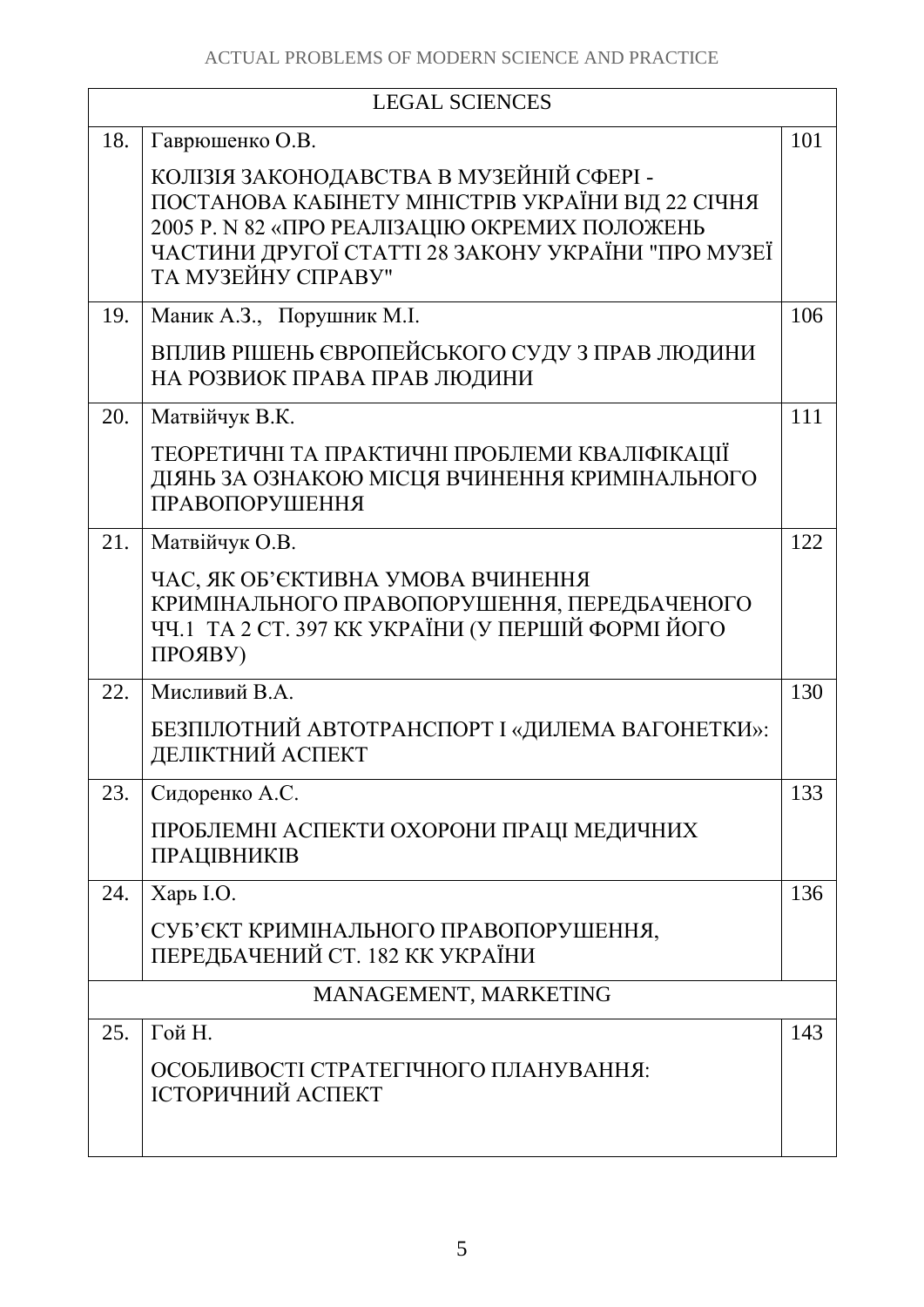| 26. | Гой О.                                                                                                                                                                                                          | 147 |
|-----|-----------------------------------------------------------------------------------------------------------------------------------------------------------------------------------------------------------------|-----|
|     | КОРПОРАТИВНА КУЛЬТУРА ЯК ФАКТОР РОЗВИТКУ<br>СИСТЕМИ МЕНЕДЖМЕНТУ ПЕРСОНАЛУ                                                                                                                                       |     |
| 27. | Кузик О.В.                                                                                                                                                                                                      | 150 |
|     | МАРКЕТИНГОВІ КОМУНІКАЦІЇ У ВЗАЄМОДІЇ АГРОБІЗНЕСУ<br>УКРАЇНИ ЗІ СПОЖИВАЧАМИ                                                                                                                                      |     |
| 28. | Сильчук Т.А., Кононенко М.М., Кузуб Н.І.                                                                                                                                                                        | 153 |
|     | СУЧАСНІ ІДЕЇ ДЛЯ РЕСТОРАННОГО МАРКЕТИНГУ                                                                                                                                                                        |     |
|     | <b>MEDICAL SCIENCES</b>                                                                                                                                                                                         |     |
| 29. | Kotsiubiichuk Z.                                                                                                                                                                                                | 156 |
|     | RATIONALE FOR CORRECTION OF ENDOTHYLE<br>DYSFUNCTION WITH QUERCETIN IN COMPLEX TREATMENT<br>OF NON-ALCOHOLIC STEATOGEPATITIS AND DIABETIC<br>KIDNEY DISEASE IN PATIENTS WITH TYPE 2 DIABETES<br><b>MELLITUS</b> |     |
| 30. | Yemchenko Y., Vasylieva K., Bezeha O., Tymchuk L.                                                                                                                                                               | 158 |
|     | ALPHA - LIPOIC ACID IN THE COMPREHENSIVE TREATMENT<br>OF PSORIASIS IN PATIENTS WITH BAD HABITS                                                                                                                  |     |
| 31. | Головащенко Г., Калашніков А., Курділь Н.                                                                                                                                                                       | 163 |
|     | ПРО НЕОБХІДНІСТЬ ГАРМОНІЗАЦІЇ НАЦІОНАЛЬНИХ<br>РЕГУЛЯТОРНИХ ДОКУМЕНТІВ В СФЕРІ БЕЗПЕЧНОГО<br>ЗАСТОСУВАННЯ СИНТЕТИЧНИХ МИЙНИХ ЗАСОБІВ НА<br>ОСНОВІ ПОВЕРХНЕВО-АКТИВНИХ РЕЧОВИН ДО ВИМОГ<br><b>ЄВРОСОЮЗУ</b>       |     |
| 32. | Осолодченко Т.П., Пономаренко С.В., Калітіна С.М.,<br>Комісаренко М.А.                                                                                                                                          | 167 |
|     | ПРОТИМІКРОБНА ДІЇ ЕКСТРАКТІВ, ОТРИМАНИХ З<br>ПАГОНІВ POPULUS L ПО ВІДНОШЕННЮ ДО<br>МІКРООРГАНІЗМІВ КИШКОВОЇ ГРУПИ                                                                                               |     |
| 33. | Сидорчук Л.І., Сидорчук І.Й., Міхєєв А.О., Попович В.Б.                                                                                                                                                         | 169 |
|     | ІМУНОСУПРЕСИВНА ХАРАКТЕРИСТИКА МІКРОБІОТИ<br>ВИДІЛЕНЬ ПІДНЕБІННИХ МИГДАЛИКІВ У ДІТЕЙ, ХВОРИХ<br>НА ХРОНІЧНИЙ ТОНЗИЛІТ                                                                                           |     |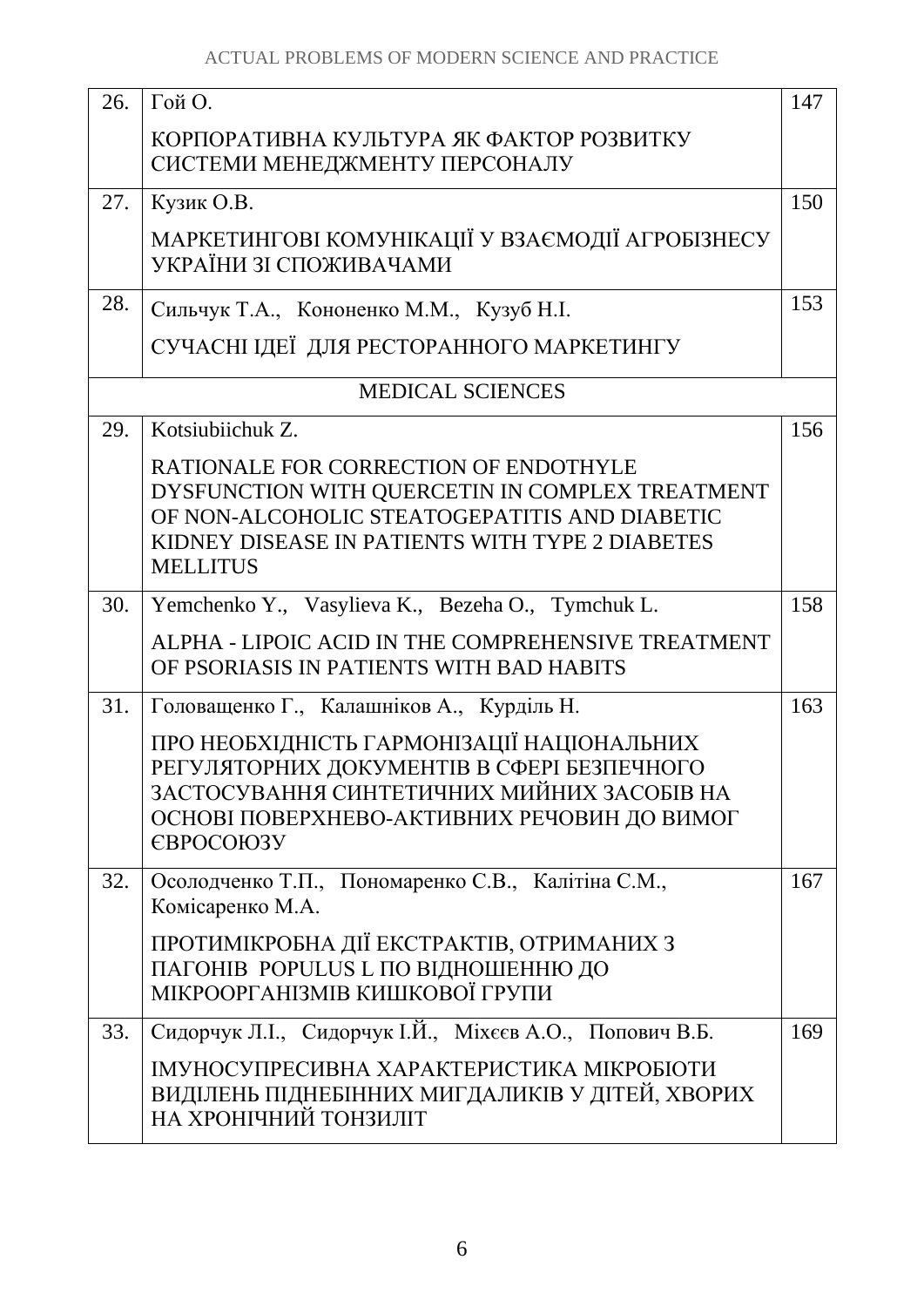| 34. | Трохимець Ю.В.                                                                                                                                                         | 174 |
|-----|------------------------------------------------------------------------------------------------------------------------------------------------------------------------|-----|
|     | АНАЛІЗ ПОВЕДІНКОВИХ ЗМІН ПАЦІЄНТІВ ЛІКАРЯ -<br>СТОМАТОЛОГА ПІД ЧАС ПАНДЕМІЇ COVID-2019                                                                                 |     |
| 35. | Тюлєнєва О.А., Тюлєнєва В.О.                                                                                                                                           | 177 |
|     | ІМУНОГІСТОХІМІЧНЕ ДОСЛІДЖЕННЯ ПЛАЦЕНТАРНОЇ<br>ЛУЖНОЇ ФОСФАТАЗИ У ТРОФОБЛАСТІ ПРИ НЕЗРІЛОСТІ<br>ХОРІАЛЬНОГО ДЕРЕВА ПЛАЦЕНТИ НА ФОНІ<br>ЗАЛІЗОДЕФІЦИТНОЇ АНЕМІЇ ВАГІТНИХ |     |
| 36. | Хламанова Л.І., Чайковський Ю.Б.                                                                                                                                       | 180 |
|     | COVID - 19: ІМПЛЕМЕНТАЦІЯ ДАНИХ<br>ФУНДАМЕНТАЛЬНОГО ДОСЛІДЖЕННЯ АНОСМІЇ В<br>НАВЧАННЯ СТУДЕНТІВ МЕДИЧНОГО УНІВЕРСИТЕТУ                                                 |     |
| 37. | Швець А.В., Халік С.В., Середа І.К.                                                                                                                                    | 183 |
|     | ОБГРУНТУВАННЯ КОНЦЕПТУАЛЬНОЇ МОДЕЛІ<br>ПРОФІЛАКТИКИ НЕБОЙОВОГО ТРАВМАТИЗМУ<br>ВІЙСЬКОВОСЛУЖБОВЦІВ В ЗОНІ ЗБРОЙНОГО КОНФЛІКТУ                                           |     |
| 38. | Яковець К.Е., Видиборець С.В.                                                                                                                                          | 190 |
|     | ПИТАННЯ ПРОФІЛАКТИКИ ВИНИКНЕННЯ<br>ГЕМОРАГІЧНОГО СИНДРОМУ В НЕВІДКЛАДНІЙ ХІРУРГІЇ                                                                                      |     |
|     | PEDAGOGICAL SCIENCES                                                                                                                                                   |     |
| 39. | Melnyk O., Peredon N.                                                                                                                                                  | 196 |
|     | THE ROLE OF SIMULATION IN LANGUAGE TEACHING                                                                                                                            |     |
| 40. | Pushkarova Y., Chkhalo O., Reva T., Zaitseva G., Bolotnikova A.                                                                                                        | 198 |
|     | TEACHING OF THE COURSE «ANALYTICAL CHEMISTRY»<br>USING TOOLS OF THE MOODLE IN BOGOMOLETS NATIONAL<br><b>MEDICAL UNIVERSITY</b>                                         |     |
| 41. | Басюк У.С., Коваленко О.В.                                                                                                                                             | 201 |
|     | ІННОВАЦІЇ В ДОШКІЛЬНІЙ ОСВІТІ УКРАЇНИ:<br>НЕОБХІДНІСТЬ ЧИ МОДНИЙ ТРЕНД?                                                                                                |     |
| 42. | Волкова Н.П., Белікова І.А.                                                                                                                                            | 205 |
|     | НАВЧАЛЬНО-КОМУНІКАТИВНІ ВЗАЄМОДІЇ ВИКЛАДАЧА ІЗ<br>СТУДЕНТАМИ                                                                                                           |     |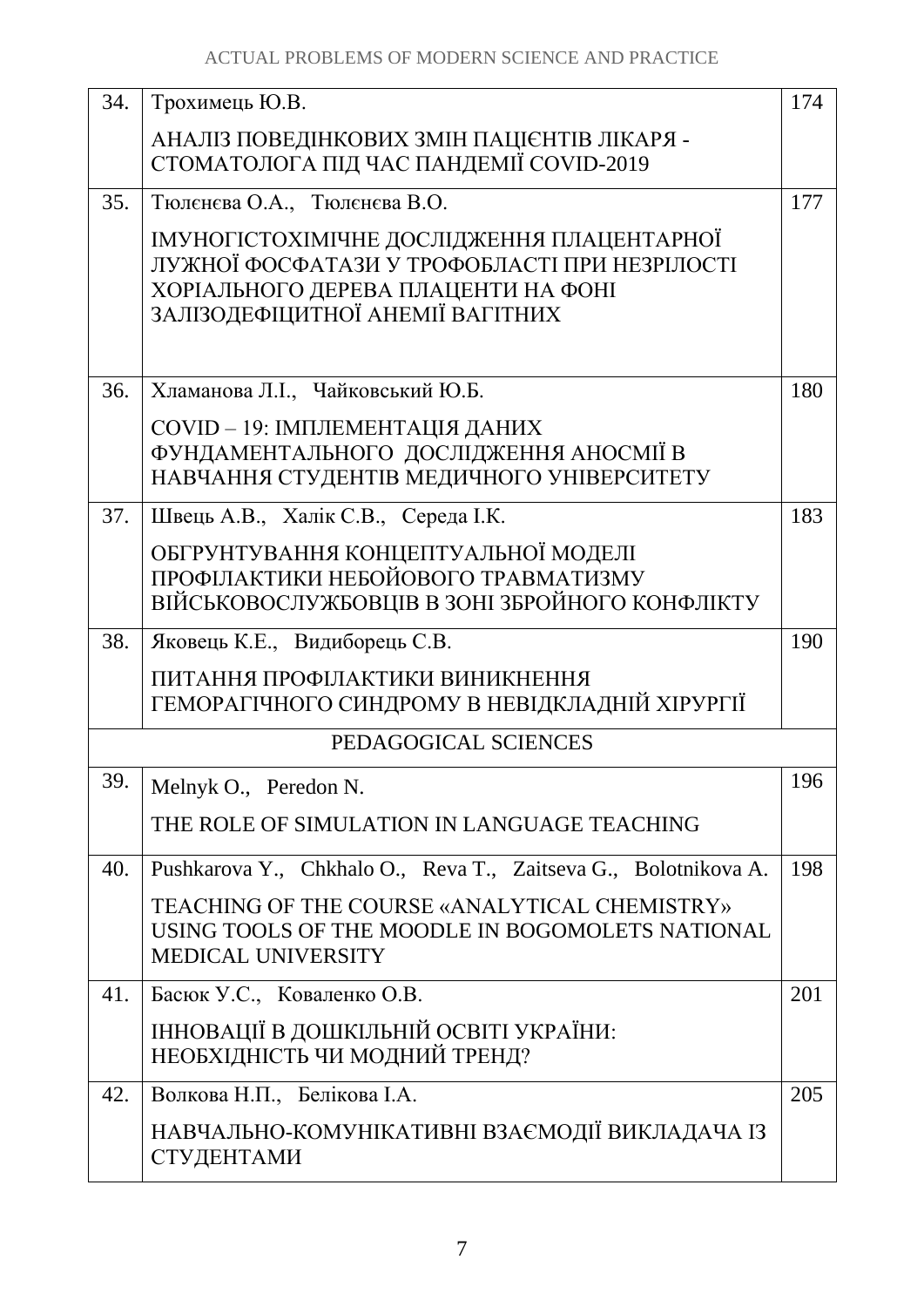| 43. | Драган О.                                                                                                | 212 |
|-----|----------------------------------------------------------------------------------------------------------|-----|
|     | ОСОБЛИВОСТІ УПРАВЛІННЯ САМОСТІЙНОЮ РОБОТОЮ<br>СТУДЕНТІВ В УМОВАХ ДИСТАНЦІЙНОГО НАВЧАННЯ                  |     |
| 44. | Дятленко Т.І.                                                                                            | 214 |
|     | ЗАСТОСУВАННЯ МЕДІАТЕХНОЛОГІЙ НА УРОКАХ<br>УКРАЇНСЬКОЇ ЛІТЕРАТУРИ В СУЧАСНИХ ЗАКЛАДАХ<br>СЕРЕДНЬОЇ ОСВІТИ |     |
| 45. | Голота Н.М., Брежнєва О.Г., Машовець М.А.                                                                | 219 |
|     | СУЧАСНІ ПІДХОДИ ДО ФОРМУВАННЯ СЕНСОРНО-<br>ПІЗНАВАЛЬНОЇ КОМПЕТЕНТНОСТІ ДІТЕЙ ДОШКІЛЬНОГО<br><b>BIKY</b>  |     |
| 46. | Ракітянська Л.М., Кожукало Н.С.                                                                          | 224 |
|     | ЕМОЦІЙНИЙ РОЗВИТОК УЧНІВ – АКТУАЛЬНА ПРОБЛЕМА<br>НОВОЇ УКРАЇНСЬКОЇ ШКОЛИ                                 |     |
| 47. | Руденко Н.М., Кравчук А.С., Широков Д.Л.                                                                 | 227 |
|     | ЗАСТОСУВАННЯ ІНТЕЛЕКТ КАРТ ПРИ МОДЕЛЮВАННІ<br>УРОКІВ МАТЕМАТИКИ В ПОЧАТКОВІЙ ШКОЛІ                       |     |
| 48. | Черняк Е.Б., Мищенко С.П.                                                                                | 231 |
|     | ЛИЧНОСТНАЯ Я-КОНЦЕПЦИЯ HOMO MUSICUS В<br>КОНТЕКСТЕ ДУХОВНО-МЕНТАЛЬНОЙ КУЛЬТУРЫ                           |     |
|     | PHILOLOGICAL SCIENCES                                                                                    |     |
| 49. | Myrzakhmetova A.                                                                                         | 234 |
|     | <b>TEACHING FOLKLORE AT SECONDARY SCHOOL</b>                                                             |     |
| 50. | Третяк Ю.Ю., Заворотня А.М.                                                                              | 237 |
|     | ФРАНКОМОВНИЙ НАУКОВИЙ ДИСКУРС У<br>ТРАНСЛАТОЛОГІЧНОМУ АСПЕКТІ                                            |     |
|     | PHILOSOPHICAL SCIENCES                                                                                   |     |
| 51. | Илесбеков А.О.                                                                                           | 240 |
|     | БАДРУДДИН ӘЛ-АЙНИДІҢ ҒЫЛЫМ ЖОЛЫ МЕН<br>ШЫҒАРМАШЫЛЫҒЫ                                                     |     |
| 52. | Карабукаев К.                                                                                            | 247 |
|     | ЭКОЛОГИЧЕСКИЕ ПРОБЛЕМЫ КАК ОТРАЖЕНИЯ УРОВНЯ<br>ДУХОВНОЙ КУЛЬТУРЫ                                         |     |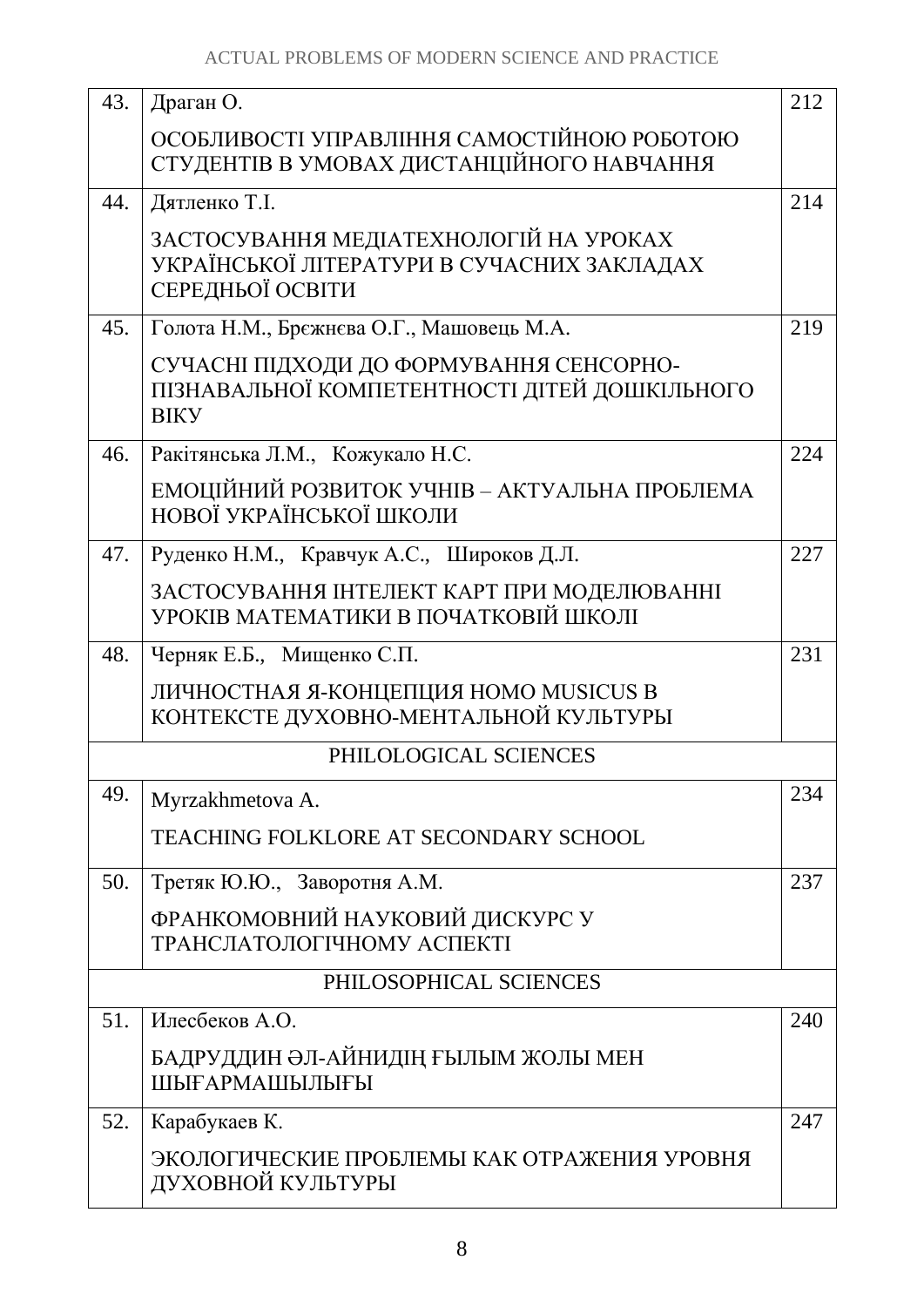| PSYCHOLOGICAL SCIENCES |                                                                                                                                            |     |
|------------------------|--------------------------------------------------------------------------------------------------------------------------------------------|-----|
| 53.                    | Ейхман Т.I., Митцева О.С.                                                                                                                  | 250 |
|                        | ІНТЕЛЕКТ КАРТИ В ПРОФЕСІЙНІЙ ДІЯЛЬНОСТІ ІТ-<br>СПЕЦІАЛІСТА                                                                                 |     |
| 54.                    | Стасюк А.О.                                                                                                                                | 253 |
|                        | ОСОБЛИВОСТІ ВПЛИВУ ПОСТІЙНОГО МУЗИЧНОГО<br>СУПРОВОДУ НА ОСОБИСТІСТЬ                                                                        |     |
|                        | <b>TECHNICAL SCIENCES</b>                                                                                                                  |     |
| 55.                    | Japaridze G., Metreveli A., Tsetskhladze A.                                                                                                | 256 |
|                        | DEFINITION OF REMAINING LIFE OF PRESSURE VESSELS<br><b>AND APPARATUSES</b>                                                                 |     |
| 56.                    | Shashko Y., Adzhamsky S., Sanin A., Kulik A.                                                                                               | 260 |
|                        | RATIONALE FOR CHOOSING THE FINAL TREATMENT OF<br>THE WHEELS OF MONOCOYLS OF TURBON-PUMPING UNITS<br><b>OBTAINED BY THE ADDITIVE METHOD</b> |     |
| 57.                    | Мчедлищвили Т.Ф., Амколадзе Х.М., Беставашвили Д.Э.,<br>Нинуа С.К.                                                                         | 263 |
|                        | К ВОПРОСУ ДИНАМИКИ<br>ЭЛЕКТРОГИДРОМЕХАНИЧЕСКОГО ПРИВОДА С УПРУГОЙ<br>МЕХАНИЧЕСКОЙ ЧАСТЬЮ                                                   |     |
| 58.                    | Петрова В.М., Лебедєва О.Ю.                                                                                                                | 268 |
|                        | МЕТОДИКА ОБРОБКИ ВІДЕОПОСЛІДОВНОСТІ ДЛЯ<br>ЗБЕРЕЖЕННЯ КОНФІДЕНЦІЙНОСТІ ОСОБИ                                                               |     |
| 59.                    | Рачок Р.В., Катеринчук І.С., Білявець Б.С.                                                                                                 | 272 |
|                        | ВИКОРИСТАННЯ ФРАГМЕНТІВ СОНЯЧНИХ ЕЛЕМЕНТІВ<br>ЖИВЛЕННЯ В ДАТЧИКАХ ЛАЗЕРНОГО ВИПРОМІНЮВАННЯ                                                 |     |
| 60.                    | Сидорчук Б.П., Наумчук О.М.                                                                                                                | 280 |
|                        | АПРОКСИМАЦІЯ ЕМПІРИЧНИХ ЗАЛЕЖНОСТЕЙ ЗМІНИ<br>ОБ'ЄМУ КОМПРЕСІЙНИХ КАМЕР СПІРАЛЬНОГО<br><b>KOMITPECOPA</b>                                   |     |
|                        |                                                                                                                                            |     |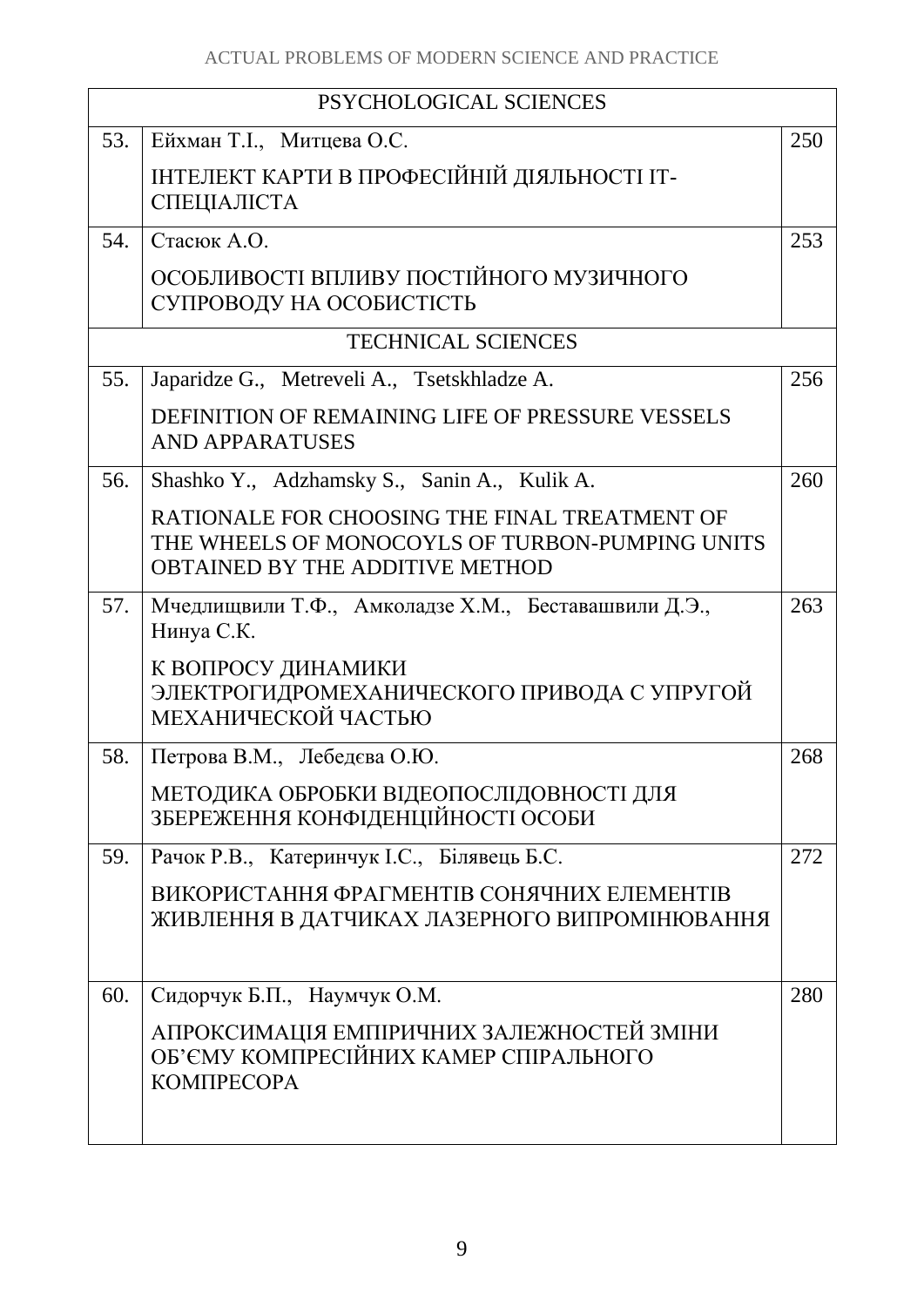| 61. | Скобло Т.С., Сайчук А.В., Рыбалко И.Н., Тихонов А.В.,<br>Захаров А.В.                                         | 283 |
|-----|---------------------------------------------------------------------------------------------------------------|-----|
|     | АНАЛИЗ СОСТАВА И СВОЙСТВ ДЕТОНАЦИОННОЙ<br>ШИХТЫ, ПОЛУЧЕННОЙ ОТ УТИЛИЗАЦИИ<br>ОПРЕДЕЛЁННОГО НАБОРА БОЕПРИПАСОВ |     |
| 62. | Тіторенко Є.С., Лебедєва О.Ю.                                                                                 | 293 |
|     | МЕТОДИКА ВИЯВЛЕННЯ ФАЛЬСИФІКАЦІЇ У<br><b>ВІДЕОПОСЛІДОВНОСТІ</b>                                               |     |
| 63. | Фомин В.М.                                                                                                    | 296 |
|     | ПРОСТРАНСТВЕННАЯ ЗАДАЧА ДИНАМИЧЕСКОЙ<br>УСТОЙЧИВОСТИ ЖЕЛЕЗОБЕТОННОЙ РАМЫ                                      |     |
| 64. | Чхаидзе Т.А., Мерабишвили Г.Г., Метревели А.Н.                                                                | 301 |
|     | ИССЛЕДОВАНИЕ ВЛИЯНИЯ ВИБРАЦИИ НА                                                                              |     |
|     | ЭКСПЛОАТАЦИОННУЮ НАДЕЖНОСТЬ ПОВОРОТНОГО<br>МЕХАНИЗМА ПОРТАЛЬНЫХ И БАШЕННЫХ КРАНОВ                             |     |
|     |                                                                                                               |     |
|     | <b>VETERINARY SCIENCES</b>                                                                                    |     |
| 65. | Ремезовська Г.Г., Огороднійчук С.В.                                                                           | 310 |
|     | ОСОБЛИВОСТІ САНІТАРНО-ГЕЛЬМІНТОЛОГІЧНОГО<br>ДОСЛІДЖЕННЯ М'ЯСА ТА М'ЯСНОЇ ПРОДУКЦІЇ ПРИ<br><b>ТРИХІНЕЛЬОЗІ</b> |     |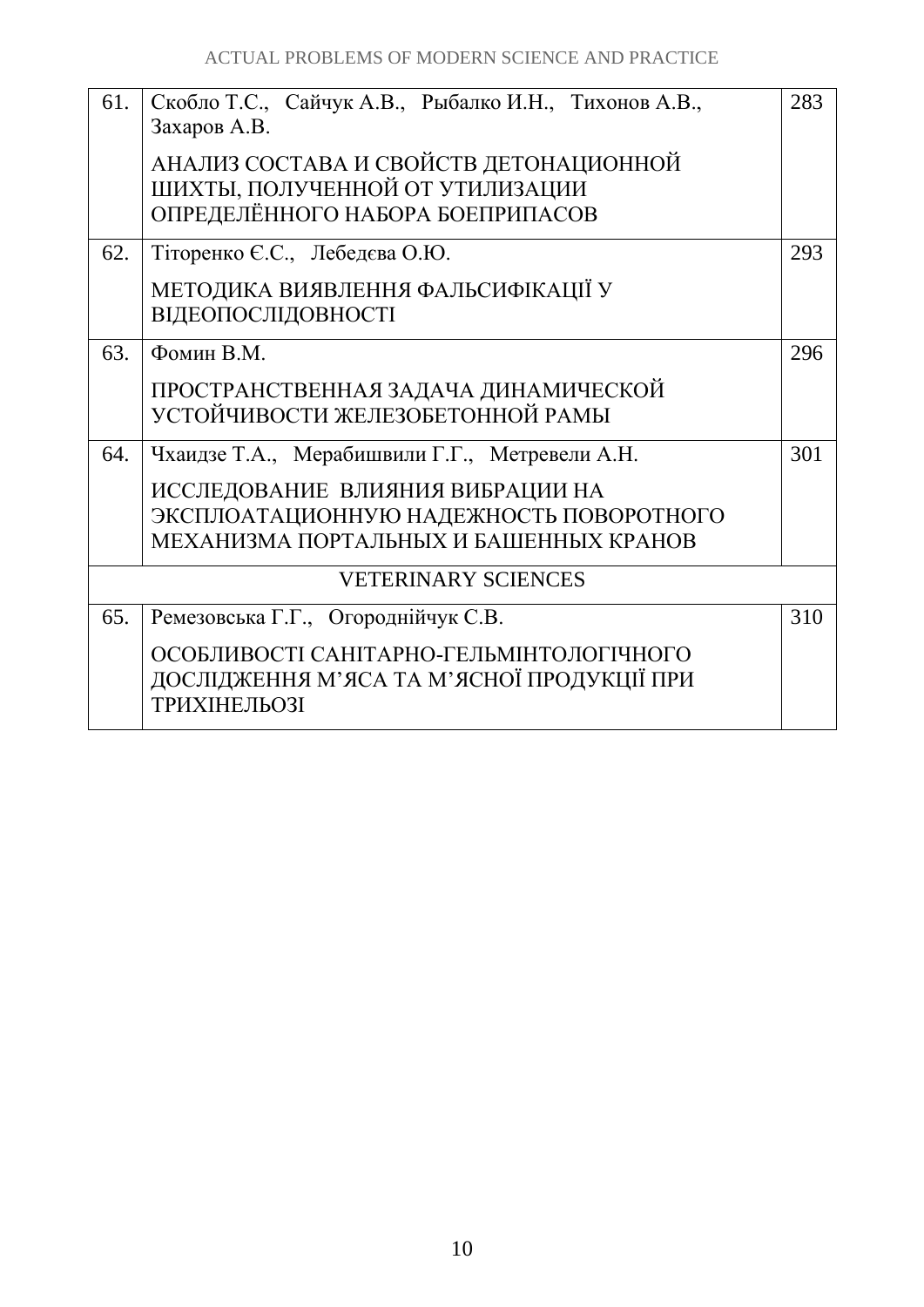# <span id="page-10-0"></span>**ІННОВАЦІЇ В ДОШКІЛЬНІЙ ОСВІТІ УКРАЇНИ: НЕОБХІДНІСТЬ ЧИ МОДНИЙ ТРЕНД?**

# **Басюк Уляна Сергіївна,**

студентка Педагогічного інституту Київський університет імені Бориса Грінченка

# **Коваленко Олена Володимирівна,**

кандидат педагогічних наук, доцент, доцент кафедри дошкільної освіти Педагогічного інституту Київський університет імені Бориса Грінченка

Інноваційна діяльність впевнено проникає в усі сфери людського буття, з кожним днем все більше і більше. Інновації сприяють активному розвитку як економіки, так і будівництва, як маркетингової сфери, так і медичної. І, звичайно ж, освіта не залишається осторонь новаторських процесів. Зокрема дошкільна освіта перебуває у фазі трансформації. Виховання та навчання дітей набуває нових барв. Все частіше спостерігаємо спрямування освітнього процесу на особистість дитини, на взаємодію педагога та вихованця на засадах суб'єктсуб'єктної взаємодії, а не на авторитарному нав'язуванні інформації.

Зміни, що відбуваються в дошкільній освіті України знайшли своє відображення в Базовому компоненті дошкільної освіти (2021), в оновленій програмі «Дитина», в ряді законодавчих документів. Державна програма дошкільної освіти спрямована на задоволення базових потреб розвитку дитини з використанням інноваційної діяльності у всіх сферах — мовленнєвій, фізичній активності, логіко-математичній, вихованні соціально-культурних цінностей.

Теоретичне обґрунтування та практичне втілення використання інноваційних технологій в закладах дошкільної освіти висвітлено у наукових працях В. Березюка, К. Білої, К. Бондарєвої, В. Вембер, І. Дичківської, М. Єфименко, Л. Калуської, Л. Козак, К. Крутій, Н. Морзе, М. Отрощенко, В. Паламарчука, Т. Поніманської, Т. Пономаренко, О. Рудіка та ін.

Енциклопеція «Британіка» (Britannica) трактує інновації як створення нового способу здійснювати певну роботу, чи це стосується конкретної організації (наприклад, створення нового продукту) чи абстрактного (наприклад, розвиток нової філософії чи теоретичного підходу до проблеми) [5].

В «Енциклопедії педагогічних технологій та інновацій» знаходимо наступне визначення: «інновація педагогічна — це процес створення, поширення й використання нових засобів (нововведень) для розв'язання тих педагогічних проблем, які досі розв'язувались по-іншому» [4, с. 173].

Ми вважаємо, що найбільш ефективним способом визначення ефективності впровадження інноваційних технологій в освітній процес закладу дошкільної освіти - це вивчення рівня розвитку вихованців та впливу новаторських ідей на особистість дитини.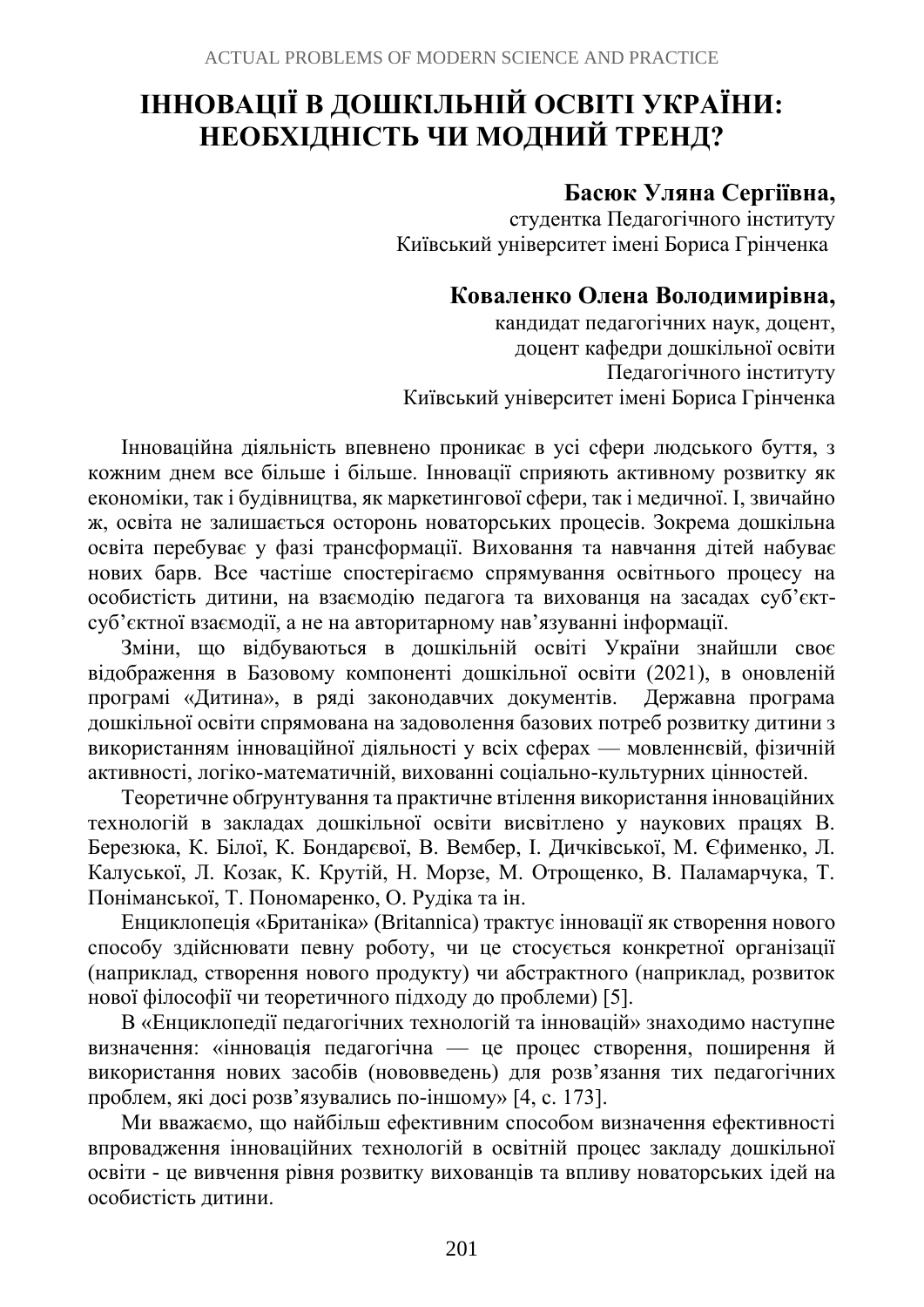І. Дичківська висловлює думку, що інноваційні педагогічні технології позитивно впливають на розвиток розумових здібностей вихованців та зростанню їх особистісної культури. Наприклад, педагогічна технологія «Будинок вільної дитини» М. Монтессорі (яка є надзвичайно популярною сьогодні і навіть використовується батьками при вихованні дітей вдома) сприяє вихованню вільної, незалежної і відповідальної особистості, здатної легко адаптуватися до умов змінного соціуму. Технологія «Антропософські школи Р. Штейнера» дає можливість виховання людини, орієнтованої на навколишній світ, чутливої до нового, здатної приймати усвідомлені рішення і брати на себе відповідальність за них і свої дії у різних життєвих ситуаціях. Технологія розвивального навчання Л. Занкова забезпечує високий загальний розвиток особистості [1, с. 272-285].

К. Крутій у своїх працях доводить, що впровадження інноваційних технологій в освітній процес сприяє розвитку особистості кожної дитини. Зокрема дослідниця визначає, що, модернізуючи освітню систему, маємо розуміти, що освіта насамперед повинна задовольняти потреби суспільства. Тож нині слід зосередити увагу на розвитку продуктивного, критичного мислення дітей, формуванні в них цілісної картини світу, вміння досліджувати, моделювати, творити, і головне — спрямовувати свою діяльність на благо людей і природи. Саме на це націлена STREAM-освіта — новий інтегрований підхід до розвитку, виховання й навчання дітей. Створення парціальної програми зі STREAM- освіти дошкільників є нагальною потребою часу. Впровадження інноваційної STREAM-освіти формує у дітей критичне, продуктивне мислення, виховує культуру інженерного мислення, допомагає поєднати знання з різних напрямів (фізики, хімії, математики, художньої літератури, мистецтва, історії, біоніки, біології, техніки тощо), дає можливість використовувати набуті знання на прак- тиці, демонструє красу інженерних рішень. Так на основі інтеграції тем і проблем з різних галузей у дітей формується цілісна картина Всесвіту [3, с. 3- 7].

Л. Козак зазначає, що сьогоднішні дошкільнята потребують цікавого, проблемно-ігрового, розвивального, особистісно-орієнтованого освітнього процесу, який забезпечується використанням сучасних форм, методів, технологій навчання та виховання. Такі форми організації освітнього процесу в закладі дошкільної освіти мають величезний розвивальний потенціал, дошкільнята отримують можливість задовольнити властиву їм пізнавальну активність та допитливість, набувати та розширювали свої знання, розвивати дослідницькі навички, формувати уміння співпрацювати в колективі, опановувати систему моральних цінностей, отримувати життєвий соціальний досвід спілкування та доречної поведінки. Упровадження охарактеризованих форм організації освітнього процесу в практику роботи закладів дошкільної освіти забезпечує оновлення системи освіти та сприяє розвитку інноваційної особистості дитини [2, с. 57].

Проаналізувавши дослідження науковців, варто зазначити, що впровадження інноваційних технологій у освітній процес закладу дошкільної освіти є необхідністю, сучасним поступальним рухом, який приводить до якісно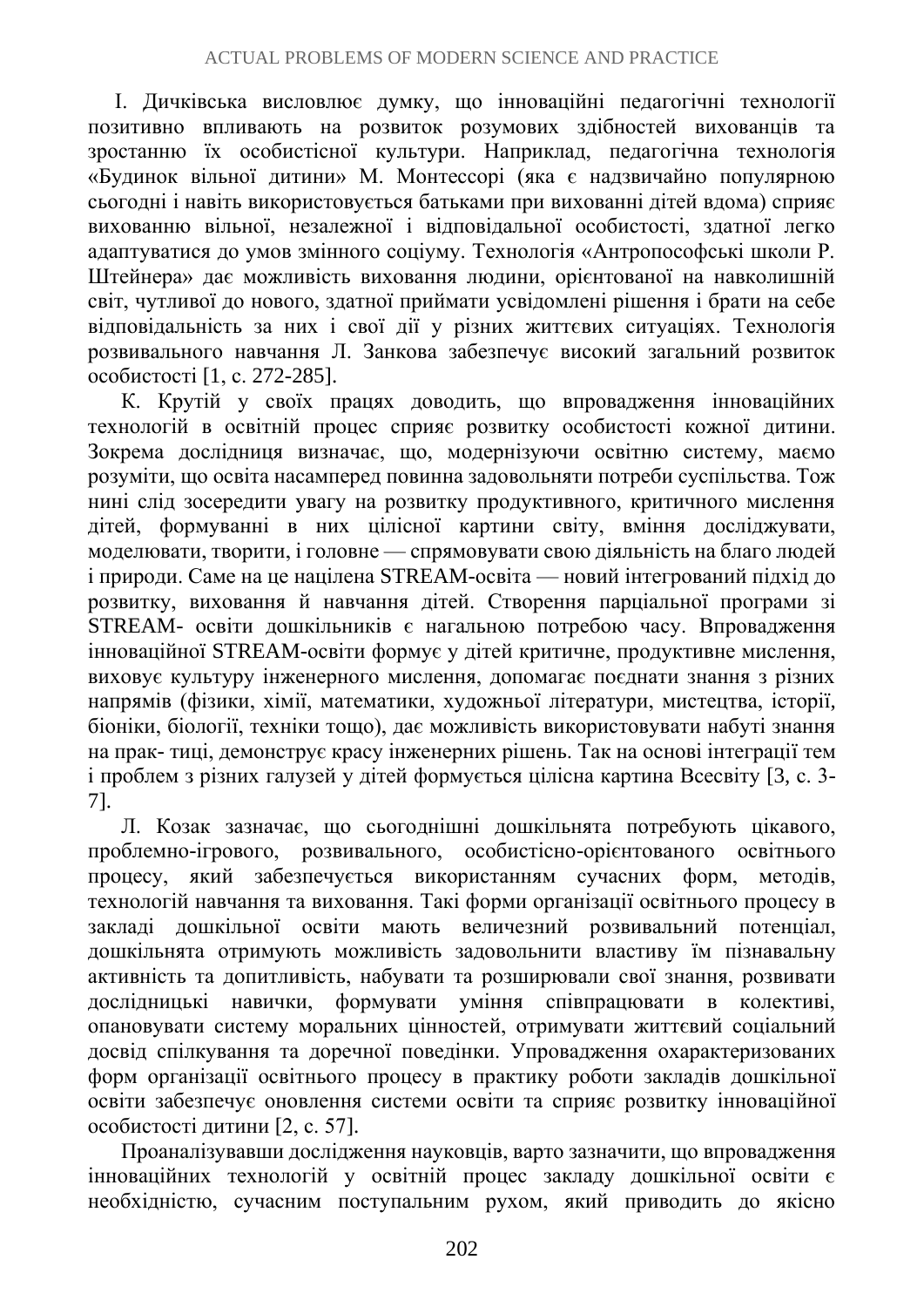позитивних змін щодо виховання та навчання юних особистостей. Дитина отримує знання, паралельно розвиваючи в собі нові навички, риси, здатність творчо мислити та реагувати на різноманітні життєві ситуації (Рис. 1).



Рис. 1 Вплив використання інноваційних технологій на вихованців закладу дошкільної освіти

Чи можна назвати впровадження інноваційних технологій модним трендом? Ми надамо ствердну відповідь. Діти сьогодення є тим поколінням, які готові засвоювати інформацію не тільки традиційними методами, а й з використанням нових форм. Батьки вихованців все частіше надають перевагу дитячим закладам дошкільної освіти, де виховання та навчання носить гуманістичний характер, спрямоване на розвиток особистості. Більш конкурентоспроможним буде той заклад, в якому застосовується проєктна діяльність, в освітній процес включені інтерактивні форми подання знань, педагоги є новаторами та будують відносини з дітьми на засадах творчої взаємодії.

Підсумовуючи вищесказане, виведемо формулу: «впровадження інновацій у освітній процес закладу дошкільної освіти = необхідність + модний тренд». Адже суспільство постійно розвивається, вносить корективи в життя кожного з нас і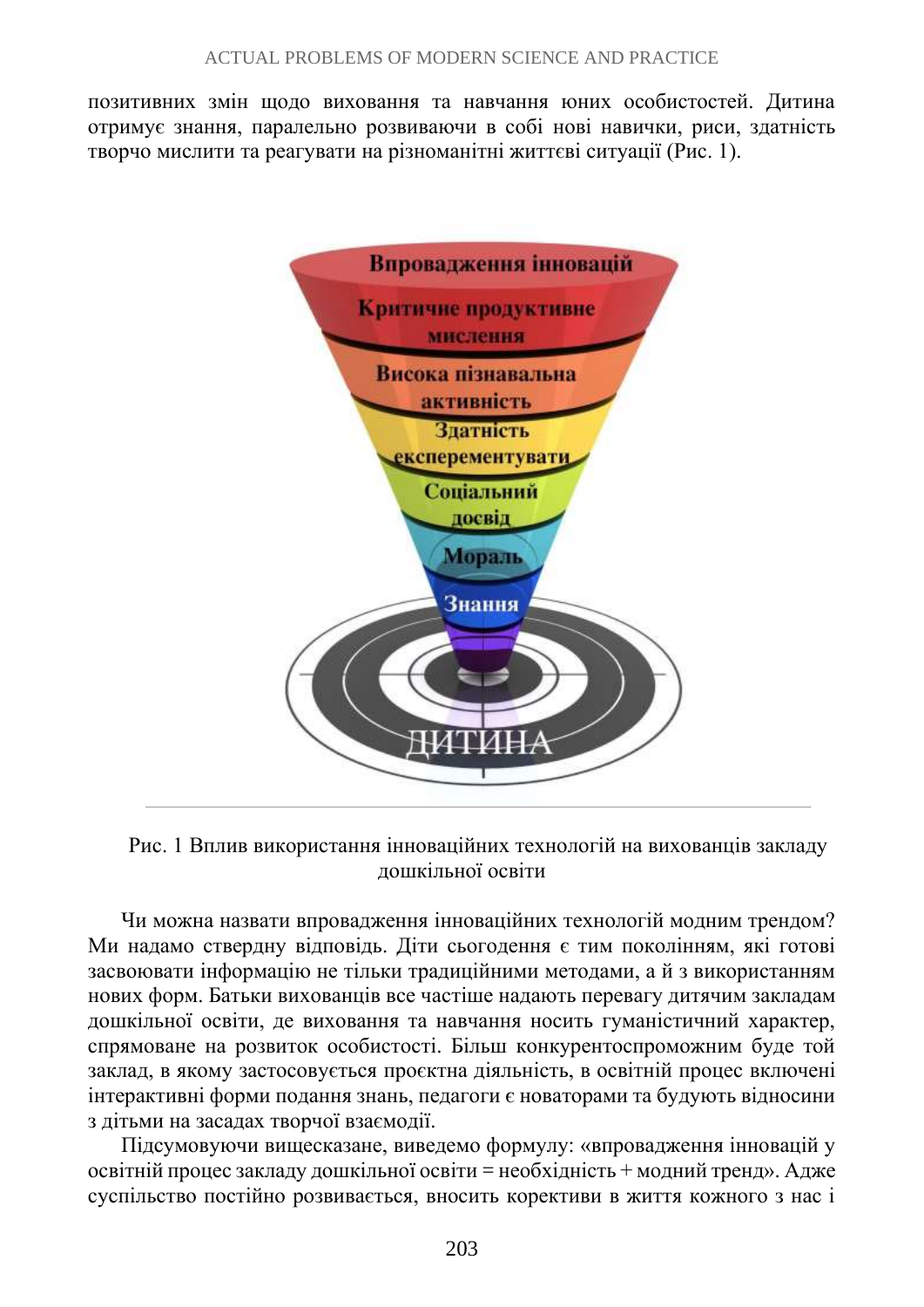без змін та впровадження нових технологій вже не обійтись. Саме тому педагоги мають бути новаторами, застосовувати інновації, апробовувати традиційні педагогічні технології та започатковувати свої власні ідеї. Таким чином дошкільна освіта вийде на якісно новий рівень, а діти будуть рости гармонійно розвиненими особистостями, активними, творчими, готовими до викликів життя.

#### **Список літератури:**

- 1. Дичківська І. Інноваційні педагогічні технології: Підручник. К.: Академвидав, 2015. с. 272-285
- 2. Козак Л. В. Характеристика сучасних форм організації освітнього процесу в закладах дошкільної освіти: Інноватика у вихованні, 2020. — с. 57
- 3. Крутій К. STREAM-освіта дошкільнят: виховуємо культуру інженерного мислення. - "Дошкільне виховання". – 2016. – № 1. – с. 3-7
- 4. Наволокова Н. П. Енциклопедія педагогічних технологій та інновацій— Х.: Вид. група «Основа», 2009. — с. 173
- 5. https://www.britannica.com/topic/innovation-creativity (дата звернення 24.06.2021).